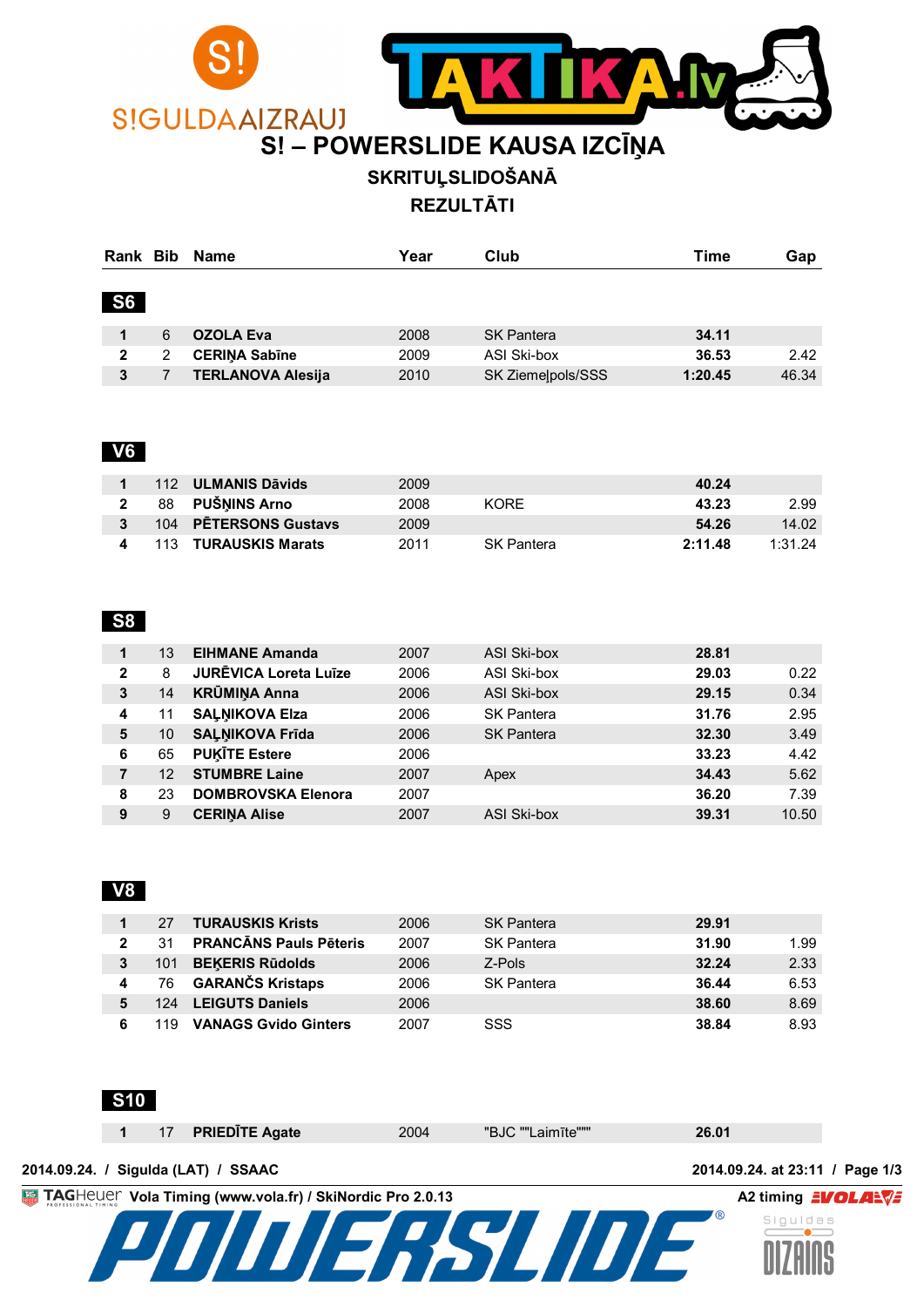#### **S! – POWERSLIDE KAUSA IZCĪŅA SKRITUĻSLIDOŠANĀ REZULTĀTI**

| Rank Bib |    | Name                           | Year | Club              | ™e    | Gap   |
|----------|----|--------------------------------|------|-------------------|-------|-------|
|          |    | 15 SNIKERE Patrīcija Elizabete | 2004 | "BJC ""Laimīte""" | 26.03 | 0.02  |
|          | 16 | <b>CERINA Marta</b>            | 2004 | ASI Ski-box       | 27.12 | 1 1 1 |

# **V10**

|     | 34 LAŠČENKO Nikita          | 2005 | ASI Ski-box       | 24.55 |       |
|-----|-----------------------------|------|-------------------|-------|-------|
| 33  | <b>OZOLS Uldis</b>          | 2005 | <b>SK Pantera</b> | 31.16 | 6.61  |
|     | 116 JEGURS Artūrs           | 2004 |                   | 33.32 | 8.77  |
| 36  | <b>TERLANOVS Artemijs</b>   | 2005 | SK Ziemelpols/SSS | 33.95 | 9.40  |
| 118 | <b>VANAGS Valts Valters</b> | 2004 | SSS               | 39.78 | 15.23 |

## **S12**

| 19  | SAVRUCKA Alina         | 2002 | Laimīte           | 24.19 |      |
|-----|------------------------|------|-------------------|-------|------|
| 21. | <b>KREITĀLE Līva</b>   | 2003 | ASI Ski-box       | 24.20 | 0.01 |
| 20  | <b>PETERSONE Santa</b> | 2002 | Laimīte           | 24.35 | 0.16 |
|     | 114 LĀCE Karlīna       | 2002 | Z-Pols            | 27.16 | 2.97 |
| 100 | <b>EGLE Zane</b>       | 2002 | <b>SK Pantera</b> | 29.13 | 4.94 |

## **V12**

| 37 | <b>KOKINS Viktors</b>  | 2003 | <b>ASI Ski-box</b> | 22.87 |      |
|----|------------------------|------|--------------------|-------|------|
| 38 | <b>REINSONS Sandis</b> | 2002 | "BJC ""Laimīte"""  | 23.38 | 0.51 |

## **S14**

| 87 | <b>GALKINA Grieta</b> | 2001 | 35.1. |
|----|-----------------------|------|-------|
|    |                       |      |       |

## **V14**

| 54  | JURDŽS Jānis             | 2000 |        | 21.94         |
|-----|--------------------------|------|--------|---------------|
| 122 | <b>LAZDĀNS Kristaps</b>  | 2000 | Z-Pols | 25.11<br>3.17 |
| 93  | <b>KANAPOLIS Roberts</b> | 2000 | KORF.  | 26.38<br>4.44 |
|     | 115 BURTNIEKS Reinis     | 2001 | Z-Pols | 31.38<br>9.44 |

## **V40**

| 42 | <b>PETERSONS Didzis</b> | 1966 | "BJC ""Laimīte""" | 27.03 |
|----|-------------------------|------|-------------------|-------|

### **VE**

| 47  | 7 PUNDURS Oskars        | 1982 | Powerslide Latvia  | 20.65 |      |
|-----|-------------------------|------|--------------------|-------|------|
| 48. | <b>BITENIEKS Lauris</b> | 1980 | Powerslide/Laimite | 20.98 | 0.33 |